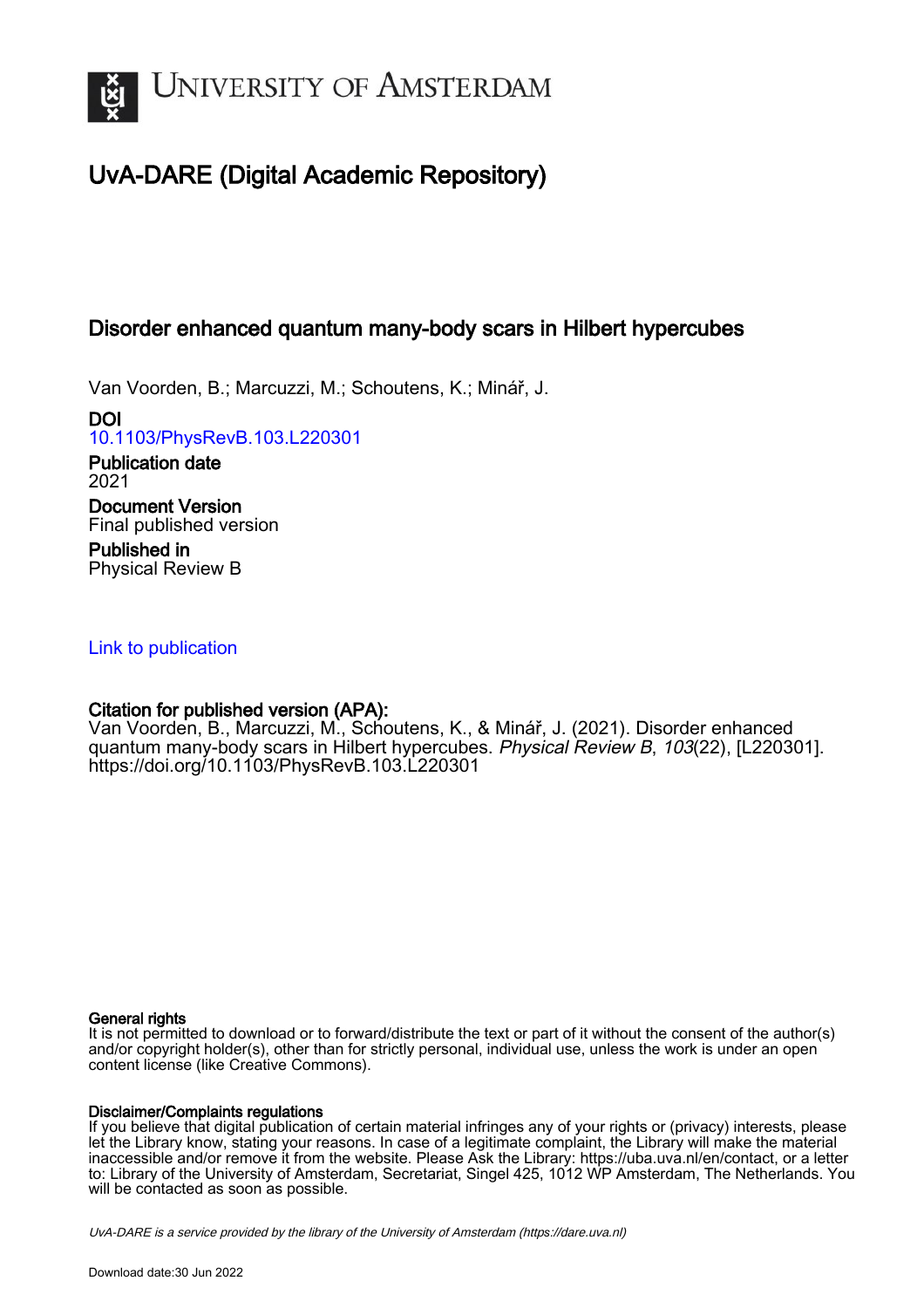#### <span id="page-1-0"></span>**Disorder enhanced quantum many-body scars in Hilbert hypercubes**

Bart van Voorden <sup>® 1</sup>[,](https://orcid.org/0000-0002-2991-3140) Matteo Marcuzzi,<sup>2</sup> Kareljan Schoutens,<sup>[1](https://orcid.org/0000-0002-0752-9578),3</sup> and Jiří Minář ®<sup>1,3</sup>

<sup>1</sup>*Institute for Theoretical Physics, University of Amsterdam, Science Park 904, 1098 XH Amsterdam, The Netherlands* <sup>2</sup>*School of Physics and Astronomy, University of Nottingham, Nottingham NG7 2RD, United Kingdom* <sup>3</sup>*QuSoft, Science Park 123, 1098 XG Amsterdam, The Netherlands*

 $\odot$ (Received 11 December 2020; revised 4 May 2021; accepted 17 May 2021; published 3 June 2021)

We consider a model arising in facilitated Rydberg chains with positional disorder which features a Hilbert space with the topology of a *d*-dimensional hypercube. This allows for a straightforward interpretation of the many-body dynamics in terms of a single-particle one on the Hilbert space and provides an explicit link between the many-body and single-particle scars. Exploiting this perspective, we show that an integrability-breaking disorder enhances the scars followed by inhibition of the dynamics due to strong localization of the eigenstates in the large disorder limit. Next, mapping the model to the spin- $1/2$  XX Heisenberg chain offers a simple geometrical perspective on the recently proposed Onsager scars [Phys. Rev. Lett. **124**[, 180604 \(2020\)\]](https://doi.org/10.1103/PhysRevLett.124.180604), which can be identified with the scars on the edge of the Hilbert space. This makes apparent the origin of their insensitivity to certain types of disorder perturbations.

DOI: [10.1103/PhysRevB.103.L220301](https://doi.org/10.1103/PhysRevB.103.L220301)

*Introduction.* The understanding of thermalization and relaxation dynamics is at the forefront of research on quantum many-body systems out of equilibrium. Since the formulation of the eigenstate thermalization hypothesis  $[1-3]$ , predicting fast thermalization following a quench from most many-body states, many exceptions to this behavior have been identified. The prominent examples are integrable [\[4,5\]](#page-4-0) and many-body localized (MBL) systems [\[6–](#page-4-0)[14\]](#page-5-0). A recently added category is quantum many-body scars (QMBS) [\[15,16\]](#page-5-0), which are particular eigenstates responsible for slow decay and oscillatory behavior of observables following a quantum quench from certain initial states, typically close to a product state, as observed in Ref. [\[17\]](#page-5-0) realizing the so-called PXP model [\[18\]](#page-5-0). This has triggered a great interest in QMBS in settings ranging from constrained to driven [\[19–64\]](#page-5-0), and recently also disordered systems [\[65,66\]](#page-5-0).

QMBS owe their name to the single-particle quantum scars [\[67,68\]](#page-5-0) which were in turn inspired by particle motion in classical billiards. In both the quantum and classical cases, it is the shape of the billiard boundary, such as the celebrated Bunimovich stadium or cardioid shape [\[69,70\]](#page-5-0), which causes the motion of the particle to be generically ergodic. The exception to this rule is a set of periodic trajectories, around which the density of certain wave functions—the scars—is enhanced in the quantum case.

Here we analyze a model of spins-1/2, which describes a chain of Rydberg atoms with open boundaries under a facilitation condition [\[71\]](#page-6-0). Representing the Hilbert space as a graph, we show that it corresponds to a truncated hypercube with the dimension given by the number of spin clusters (cf. below for definition).

This allows us to identify the QMBS as single-particle scars on the Hilbert space  $[16]$ . Building on the graph representation of the Hilbert space, an approach also exploited in the studies of MBL  $[6,7,32,72-77]$  $[6,7,32,72-77]$  $[6,7,32,72-77]$ , we demonstrate that the scar signatures are *enhanced* in the presence of disorder, naturally emerging from the positional disorder of the atoms. Finally, exploiting the mapping of the present model to the Heisenberg spin- $1/2$  XX chain [\[78\]](#page-6-0), we identify the recently proposed Onsager scars [\[65](#page-5-0)[,79\]](#page-6-0) with scars corresponding to sparse eigenstates residing at the "edge" of the Hilbert space. This provides intriguing connections between QMBS and single-particle scars and highlights the utility of a graph-theoretical approach to many-body dynamics, which has been advocated also in the studies of quantum chaos  $[80-84]$ , integrability  $[85]$ , QMBS  $[86]$ , and fermionic and exchange models [\[87,88\]](#page-6-0).

*The model.* We consider a one-dimensional chain of *M* Rydberg atoms along the *z* axis, with open boundaries and spaced by  $r_0$ . We denote the ground and excited (Rydberg) states as  $|\downarrow\rangle$ ,  $|\uparrow\rangle$ . The corresponding Hamiltonian reads

$$
H_{\text{Ry}} = \sum_{k} \frac{\Omega}{2} \sigma_k^x + \Delta n_k + \sum_{l > k} V(|\mathbf{r}_k - \mathbf{r}_l|) n_k n_l, \quad (1)
$$

where  $\sigma_k^x = |\uparrow_k\rangle \langle \downarrow_k| + |\downarrow_k\rangle \langle \uparrow_k|, n_k = |\uparrow_k\rangle \langle \uparrow_k|,$  and  $V(r) =$  $C_{\alpha}/r^{\alpha}$ ,  $r = |\mathbf{r}|$ .  $C_{\alpha}$ , which we take to be positive, is the interaction strength coefficient with  $\alpha = 3(6)$  for dipole-dipole (van der Waals) interaction. The positions of the atoms are  $\mathbf{r}_k = (0, 0, (k-1)r_0) + \delta \mathbf{r}_k$ , where  $\delta \mathbf{r}_k$  describes the positional disorder which induces the disorder in energy. Denoting  $V_{NN} = V(r_0)$  and  $V_{NNN} = V(2r_0)$ , we define an energy shift for a pair of nearest neighbors  $\delta V_k = V_{NN} - V(|\mathbf{r}_{k+1} - \mathbf{r}_k|).$ 

It has been shown in [\[71\]](#page-6-0) that under the facilitation condition  $\Delta = -V_{NN}$  and in the regime  $V_{NN} \gg \Omega$ ,  $\delta V_k$  the Hamiltonian (1) effectively reduces to

$$
H_{\text{eff}} = \Delta N_{\text{cl}} + \sum_{k} \frac{\Omega}{2} \sigma_k^x P_{\langle k \rangle} + \delta V_k n_k n_{k+1} + V_{\text{NNN}} n_k n_{k+2},
$$
\n(2)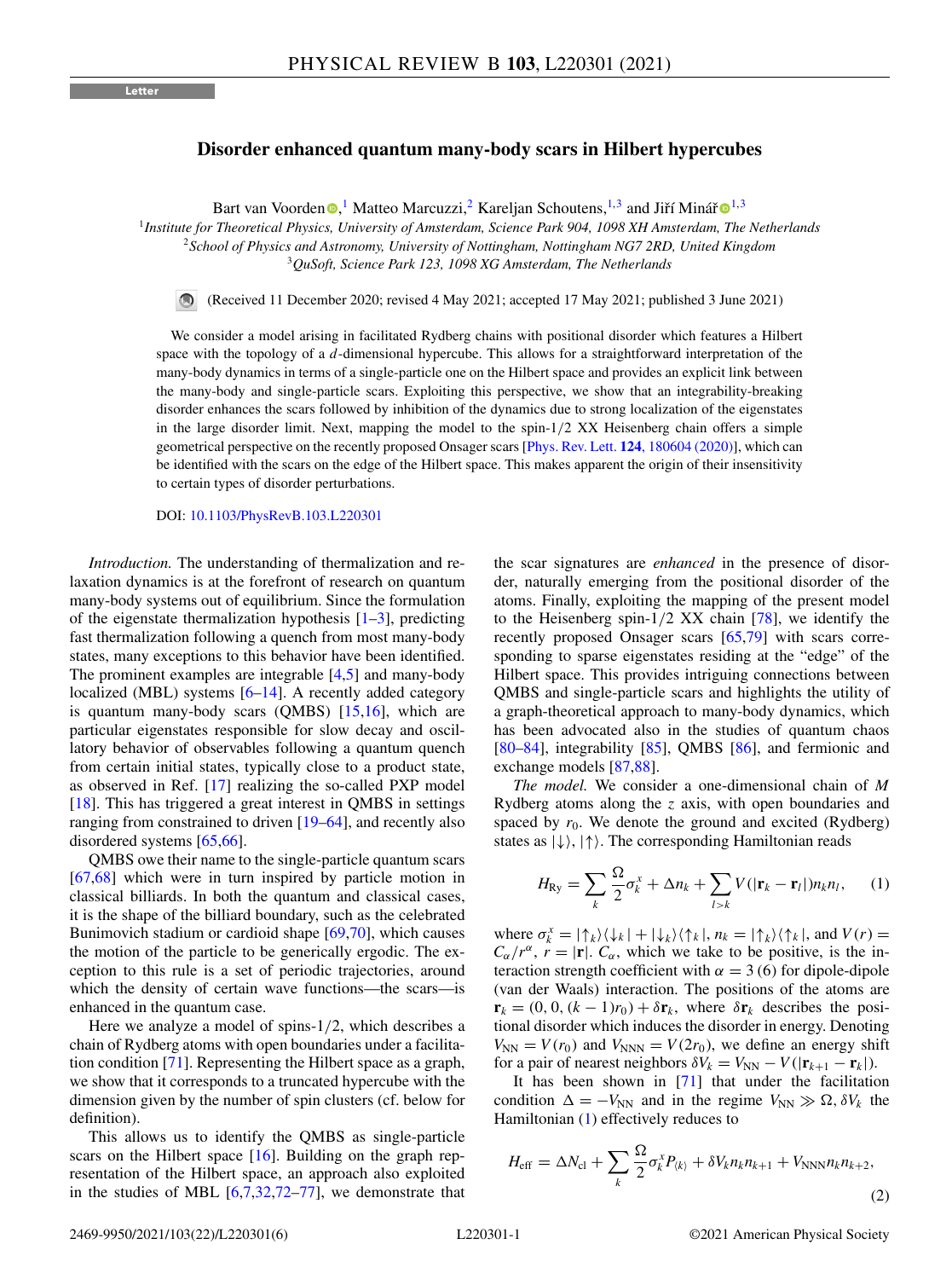<span id="page-2-0"></span>

FIG. 1. (a) Hilbert space structure for  $M = 5$  in the  $N_{\rm cl} = 1$  sector. The (blue, red) boxes highlight the respective phases  $(-, +)$ of basis states constituting a specific sparse eigenvector (a scar). (b),(c) The occupation Eq. (9) with  $(\Omega \tau_0, \Omega \tau_1) = (175, 700)$  for a quench from the initial state Eq.  $(8)$  with  $w = 2$  and the initial momenta **p** and positions  $\bar{\mathbf{x}}_0$  indicated in the insets.

where  $P_{\langle k \rangle} = n_{k-1} + n_{k+1} - 2n_{k-1}n_{k+1}$  and  $N_{\text{cl}} = \sum_{k} n_k (1 - k)$  $n_{k+1}$ ,  $n_0 = n_{N+1} = 0$ , denotes the number of clusters, which are blocks of consecutive spin excitations (e.g., the configuration  $\downarrow \downarrow$  | ↑↑ | ↓ | ↑↑↑ | contains two clusters highlighted by boxes). The projector  $P_{\langle k \rangle}$  ensures the clusters cannot merge or disappear and hence their number represents a conserved charge,  $[N_{\text{cl}}, H_{\text{eff}}] = 0$ . For each  $N_{\text{cl}}$ , the topology of the Hilbert subspace of [\(2\)](#page-1-0) is that of a truncated hypercube of dimension  $d = 2N_{\rm cl}$  [\[89\]](#page-6-0).

In what follows we will be particularly focusing on the  $N_{\rm cl} = 1$  sector for which the Hilbert space can be represented as a square lattice with a triangular boundary. Each site  $(\bar{x}, \bar{y})$ of this lattice corresponds to a state

$$
|\bar{\mathbf{x}}\rangle \equiv |\bar{x}, \bar{y}\rangle = |[\downarrow]_{\bar{x}} \uparrow \cdots \uparrow [\downarrow]_{\bar{y}} \rangle. \tag{3}
$$

Here,  $[\downarrow]_\ell$  labels a string of consecutive down spins of length  $\ell$ . The boundaries are determined by the natural conditions  $x \ge 0$ ,  $y \ge 0$ , and  $x + y < M$  [cf. Fig. 1(a)].

 $H_{\text{eff}}$  projected on the  $N_{\text{cl}} = 1$  sector can be written as

$$
H = H_0 + H_{pot} + H_{dis},\tag{4a}
$$

$$
H_0 = \frac{\Omega}{2} \sum_{\bar{\mathbf{x}} \in \mathcal{H} \setminus b} |\bar{\mathbf{x}}\rangle (\langle \bar{\mathbf{x}} + 1_{\bar{x}}| + \langle \bar{\mathbf{x}} + 1_{\bar{y}}|) + \text{H.c.}, \quad (4b)
$$

$$
H_{\text{pot}} = V_{\text{NNN}} \sum_{\bar{\mathbf{x}} \in \mathcal{H}} \max\left[0, M - 2 - (\bar{x} + \bar{y})\right] |\bar{\mathbf{x}}\rangle \langle \bar{\mathbf{x}}|, \quad (4c)
$$

$$
H_{\rm dis} = \sum_{\bar{\mathbf{x}} \in \mathcal{H}} |\bar{\mathbf{x}}\rangle \langle \bar{\mathbf{x}}| \delta V_{\bar{\mathbf{x}}},\tag{4d}
$$

where  $1_{\bar{x},\bar{y}}$  are unit vectors in the direction  $\bar{x}, \bar{y}, \mathcal{H} = \{|\bar{x}\rangle | 0 \leq$  $(\bar{x}, \bar{y}) < M \wedge \bar{x} + \bar{y} < M$ ,  $b = \{|\bar{x}\rangle | \bar{x} + \bar{y} = M - 1\}$ , and  $\delta V_{\bar{x}}$ is specified in Eq. [\(10\)](#page-3-0).

 $H_0$  can be solved exactly  $[89]$  with eigenenergies

$$
2\Omega^{-1}E_{m,n} = 2\cos\left(\frac{m\pi}{M+2}\right) + 2\cos\left(\frac{n\pi}{M+2}\right) \quad (5)
$$

and eigenvectors

$$
|w_{m,n}\rangle = \sum_{\mathbf{x},\mathbf{y}} [u_m(\mathbf{x})u_n(-\mathbf{y}) - u_m(-\mathbf{y})u_n(\mathbf{x})]| \mathbf{x}, \mathbf{y}\rangle, \quad (6)
$$

where

$$
u_m(\mathbf{x}) = \sqrt{\frac{2}{M+2}} \sin\left[\frac{\pi m}{M+2}\left(\mathbf{x} + 1 + \frac{M}{2}\right)\right].
$$
 (7)

In Eqs. (6) and (7) we have used the shifted variables  $x =$ *x* − *M*/2, *m*, *n* ∈ {1, 2, ..., *M* + 1}, *m* > *n*, and  $\bar{\mathbf{x}} \in \mathcal{H}$ . All energies are nondegenerate, except for  $\lceil M/2 \rceil$  zero-energy states for which  $m + n = M + 2$ . It can be shown that the zero-energy subspace is spanned by eigenvectors, which are sparse in the basis Eq.  $(3)$  [\[89\]](#page-6-0). Due to its simple structure, these states can be identified as scars in the Hilbert space [cf. Fig.  $1(a)$ ]. Consequently, one can directly apply the singleparticle perspective used in quantum scars on discrete lattices [\[90\]](#page-6-0). In what follows we examine the dynamics following a quantum quench. Motivated by the use of Gaussian wave packets as probes for single-particle scars [\[67,68](#page-5-0)[,91,92\]](#page-6-0), we introduce effective "Gaussian" initial states defined as (up to normalization)

$$
\left|\psi_{\bar{\mathbf{x}}_0}^{\mathbf{p},w}(t=0)\right\rangle \propto \mathcal{P}\sum_{\bar{\mathbf{x}}} e^{-\left[(\bar{\mathbf{x}}-\bar{\mathbf{x}}_0)^2/2w^2\right]}e^{-i\mathbf{p}\cdot\bar{\mathbf{x}}}\left|\bar{\mathbf{x}}\right\rangle,\qquad(8)
$$

where  $\mathbf{p} = (p_x, p_y)$  are the phases specifying the initial direction of propagation of the "wave packet" and for simplicity we project the state by  $P$  on four basis states with maximal weight. For future convenience, we define  $|\psi_G\rangle$  =  $|\psi_{\bar{x}_0=(0,0)}^{\mathbf{p}=(\pi/2,\pi/2),w=2}\rangle$ . We also define the time-averaged occupation of the basis states in the Hilbert space as

$$
\langle \mathfrak{n}_{\psi}(\bar{\mathbf{x}}) \rangle = \frac{1}{\tau_1 - \tau_0} \int_{\tau_0}^{\tau_1} dt \, |\langle \bar{\mathbf{x}} | \psi(t) \rangle|^2, \tag{9}
$$

where  $|\psi(t)\rangle$  is the time evolved initial state.

In Figs. 1(b) and 1(c) we show  $\langle \mathfrak{n}_{\psi}(\bar{\mathbf{x}}) \rangle$  for different initial states Eq.  $(8)$ . It is apparent that the occupation reveals the scar behavior in the Hilbert space in exact analogy to the singleparticle case.

*Disorder.* Since  $H_0$  is integrable, a natural way to break the integrability is provided by positional disorder of the atoms. Denoting  $\delta \mathbf{r}_k = (x_k, y_k, z_k)$ , the initial position of the *k*th atom is drawn from a Gaussian probability distribution  $p(\delta \mathbf{r}_k)$  =  $(2\pi)^{-3/2} (\prod_{v=x,y,z} \sigma_v)^{-1} \exp[-\sum_{v=x,y,z}$  $\frac{v_k^2}{2\sigma_v^2}$ ] [\[71,93,94\]](#page-6-0).

While the primary focus of this Letter is the analysis of the model  $(2)$ , $(1)$ , to provide a description applicable to a realistic experimental realization, the time dependence of the atom motion  $\mathbf{r}_k(t)$  has to be taken into account. To set the stage, a few remarks are in order.

First, we consider both the ground and the Rydberg states  $\sum_{k} \sum_{v=x,y,z} m \omega_v^2 v_k^2/2$  [\[95\]](#page-6-0), where  $\omega_v$  are the trap frequento be subject to the same harmonic trapping potential  $H_{tr}$  = cies which determine, together with the inverse temperature  $\beta = 1/k_B T$ , the disorder through  $\sigma_v = \sqrt{1/(\beta m \omega_v^2)}$  and *m* is the atom mass. We parametrize the trap frequencies as  $\omega =$  $(\epsilon^{-1}, 1, 1) \omega_0/d$ , which leads to the dimensionless disorder  $\mathbf{s} = (s_x, s_y, s_z) \equiv (\epsilon, 1, 1) ds_0$ , where  $s_0 = \frac{\sigma_0}{r_0}$  for some  $\sigma_0$ and motivated by [\[71\]](#page-6-0) we choose  $s_0 = 0.03$ . Here  $\epsilon$  and *d* tune the shape and the overall strength of the trapping potential where typically  $\epsilon > 1$  in a tweezer experiment [\[71,78,93\]](#page-6-0).

Second, we note that the interaction  $V(|\mathbf{r}_k - \mathbf{r}_l|)$  leads to dynamics entangling the motional and internal degrees of freedom necessitating a fully quantum treatment. This is a difficult problem limiting the applicability of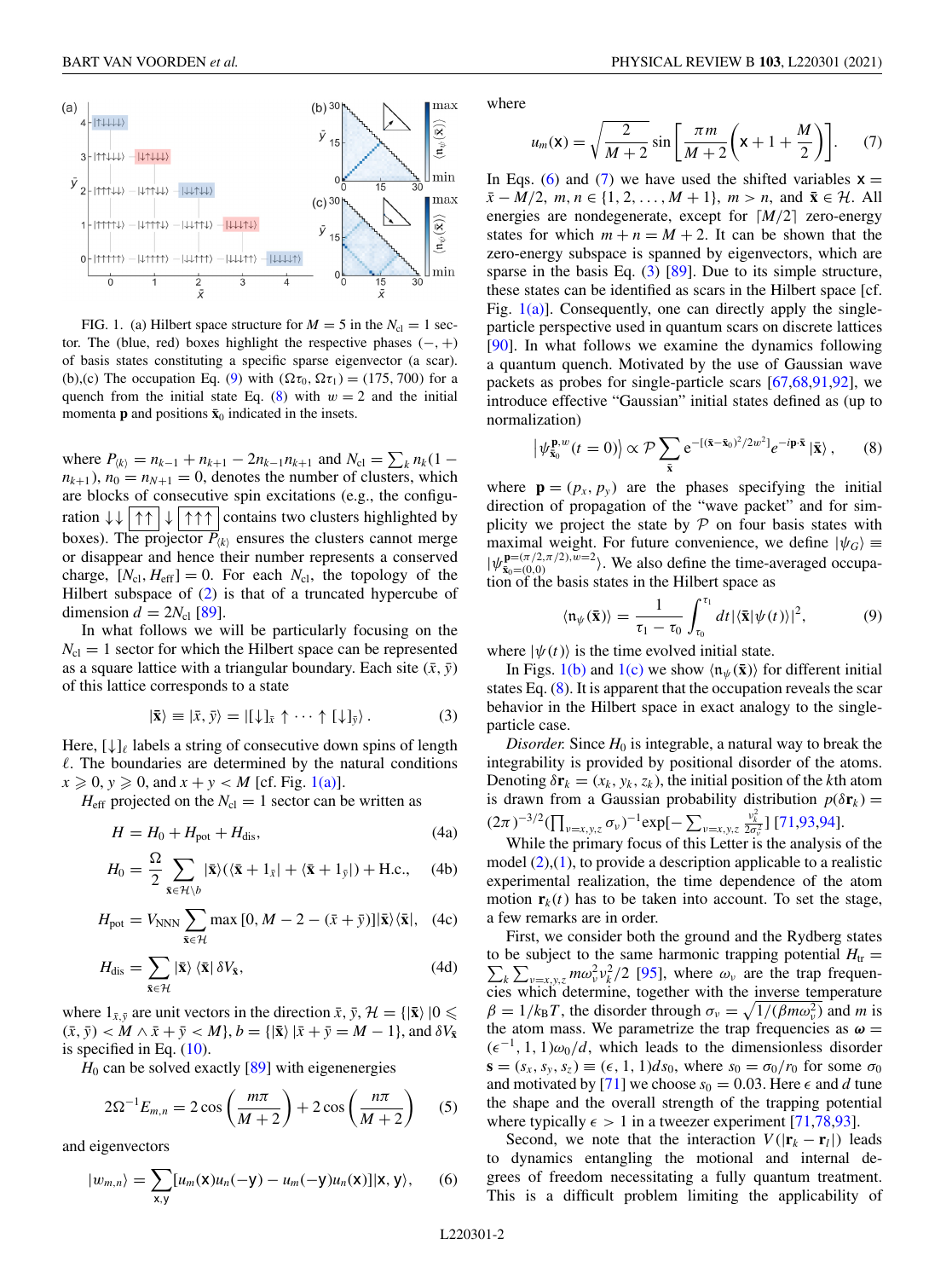<span id="page-3-0"></span>methods such as exact diagonalization to few sites and small phonon number [\[96\]](#page-6-0). To proceed, we treat the atomic motion  $\mathbf{r}_k(t)$  as that of a classical particle in a harmonic potential with coordinates  $v_k(t) = C_{v,k} \cos(\omega_v t +$  $\phi_{v,k}$ ), where  $C_{v,k} = \sqrt{v_k(0)^2 + [q_{v,k}(0)/m]^2/\omega_v^2}$  and  $\phi_{v,k} =$  $arccos[v_k(0)/C_{v,k}]$ , which are fully specified by the initial position  $v_k(0) = \delta r_{k,\nu}(t=0)$  and momentum  $q_{\nu,k}(0)$ . Here, the latter is drawn from an isotropic Boltzmann distribution  $p(q_{v,k}) \propto \exp[-\beta q_{v,k}^2/(2m)].$ 

The third and final comment is that for  $V \propto 1/r^{\alpha}$ , the distribution  $p(\delta \mathbf{r}_k)$  leads to the energy probability distribution  $p(\delta V)$  with undefined moments, a consequence of rare events when two atoms come arbitrarily close to each other [\[93\]](#page-6-0). This is an artifact, not expected to occur under realistic experimental conditions, of the algebraic form of *V* . For this reason and in order to gain analytical control, we use a smalldisplacement approximation

$$
\delta V_{\bar{\mathbf{x}}} = \sum_{k=\bar{x}+1}^{M-\bar{y}-1} \left[ \frac{C_{\alpha}}{|\mathbf{r}_{k+1} - \mathbf{r}_k|^{\alpha}} - V_{\text{NN}} \right]
$$
  

$$
\approx - \sum_{k=\bar{x}+1}^{M-\bar{y}-1} \alpha V_{\text{NN}} \left[ \tilde{\delta}_{z,k} + \frac{1}{2} (\tilde{\delta}_{x,k}^2 + \tilde{\delta}_{y,k}^2 - (1+\alpha)\tilde{\delta}_{z,k}^2) \right],
$$
  
(10)

where  $\tilde{\delta}_{v,k} = (v_{k+1} - v_k)/r_0$ . In order to get the occupation [\(9\)](#page-2-0) with the time-dependent Hamiltonian  $(4a)$ , we solve the corresponding Schrödinger equation for the wave function. In particular, we are interested in the properties of the occupation as a function of the disorder. The results for  $|\psi(0)\rangle=|\psi_G\rangle$ are shown in Figs. 2(a) and 2(f) with examples of  $\langle \mathfrak{n}_{\psi_G}(\bar{\mathbf{x}}) \rangle$ 



FIG. 2. (a) An example of the autocorrelation  $A(t) =$  $|\langle \psi_G | \psi(t) \rangle|^2$  for  $M = 11$ . (b) The threshold time  $t_c$  vs disorder strength for various system sizes *M*. (c)–(e) Examples of the occupation Eq. [\(9\)](#page-2-0) for various disorder strengths indicated by circle, cross, and triangle, respectively, in panel (f). (f)  $F_r$  (blue) and the *r* statistics (orange) vs disorder strength *d* [here  $\alpha = 6$ ,  $s_0 = 0.03, \epsilon = 9, (\Omega \tau_0, \Omega \tau_1) = (50, 250)$  and  $V_{NN}/\Omega = 4$ .



FIG. 3. (a) Evolution of half-chain entanglement entropy *S* for  $d = 0.12$  and  $M = 25$  following a quench from  $|\psi_{\rm G}\rangle$  (blue),  $|\psi_{\rm rand}\rangle$ (green), and  $|\psi_{mid}\rangle$  (orange). The vertical dashed lines indicate the (scaled) times  $\tau_0$ ,  $\tau_1$  used in Fig. 2 and the inset shows the detail of the late-time evolution. (b) The standard deviation of the saturated *S* vs *d*. Data obtained with 10 realizations of the initial conditions (a) and 300 realizations (b), where static disorder was considered for numerical reasons, yielding a value of the average saturated entropy compatible with (a) within std[ $S(t \to \infty)$ ].

for three different values of disorder shown in Figs.  $2(c)-2(e)$ . The solid blue line in Fig.  $2(f)$  corresponds to a quantity *Fr* which characterizes the overlap of the occupation with the occupation  $\langle \mathfrak{n}_{\psi}(\bar{\mathbf{x}}) \rangle_0$  generated by the idealized Hamiltonian *H*<sub>0</sub>, Eq. [\(4b\)](#page-2-0). It is defined as  $F_r = (F - F_u)/(1 - F_u)$ , where  $F = \sum_{\bar{\mathbf{x}}} \langle \langle \tilde{\mathbf{n}}_{\psi}(\bar{\mathbf{x}}) \rangle \rangle \langle \langle \tilde{\mathbf{n}}_{\psi}(\bar{\mathbf{x}}) \rangle \rangle_0$ ,  $F_u$  is given by *F* with the replacement  $\langle \tilde{n}_{\psi}(\bar{\mathbf{x}}) \rangle \rightarrow \sqrt{2/(M+1)M}$ , the tilde denotes the occupations normalized as  $\sum_{\bar{x}} \langle \langle \tilde{n}_{\psi}(\bar{x}) \rangle \rangle^2 = 1$ , and the double angular brackets denote the averaging over disorder realizations (initial conditions). The rationale behind  $F_r$  is that  $F_r = 1$  when the occupation is that of the idealized scenario of Fig.  $1(b)$  and  $F_r = 0$  for a featureless uniform occupation. For comparison, the orange solid line shows the level statistics  $r =$  $\langle\langle \frac{\text{min}(\Delta E_i, \Delta E_{i+1})}{\text{max}(\Delta E_i, \Delta E_{i+1})}\rangle\rangle$  taking the initial conditions, i.e., quenched positional disorder, where the average is taken over all energy differences  $\Delta E_i = E_i - E_{i-1}$  of adjacent ordered eigenenergies  $E_i \ge E_{i-1}$  of *H*. The values  $r \approx 0.39, 0.53$  corresponding to the Poisson and Wigner-Dyson statistics are indicated by the horizontal dashed lines. It is apparent from Fig. 2 that increasing the disorder *enhances* the many-body scars appearing in the occupation, which can be explained in terms of the eigenstate localization: as the disorder is increased from zero, the eigenstates of *H* become more and more localized on the Hilbert space square lattice. This initially enhances their overlap with the initial state along the scar path. We observe similar enhancement also for other initial states and values of disorder and discuss quantitatively the energy landscape of the Hilbert space in [\[89\]](#page-6-0).

*Thermalization.* Next we investigate how the scars affect the capacity of the system to thermalize. To this end we consider the time evolution of the (second Rényi) entanglement entropy (EE)  $S(t) = -\log Tr[\rho_A(t)^2]$ , where  $\rho_A(t)$  is the reduced density matrix of subsystem *A*, which we choose to be a half-chain of length  $\lfloor \frac{M}{2} \rfloor$ . In Fig. 3(a) we plot the time evolution of EE for a quench in the nonintegrable regime  $d = 0.12$  from the Gaussian state  $|\psi_{\rm G}\rangle$  (blue), a midspectrum  $\sum_{\bar{x}} c_{\bar{x}} |\bar{x}\rangle$  (green), where  $c_{\bar{x}}$  are drawn from a uniform raneigenstate  $|\psi_{mid}\rangle$  of *H* (orange), and a random state  $|\psi_{rand}\rangle \propto$ dom distribution. Here,  $|\psi_{mid}\rangle$  and  $|\psi_{rand}\rangle$  are defined on the half-chain so that  $S(0) = 0$ . After the initial rise we observe a slow growth (cf. [\[89\]](#page-6-0) for extended discussion) for all the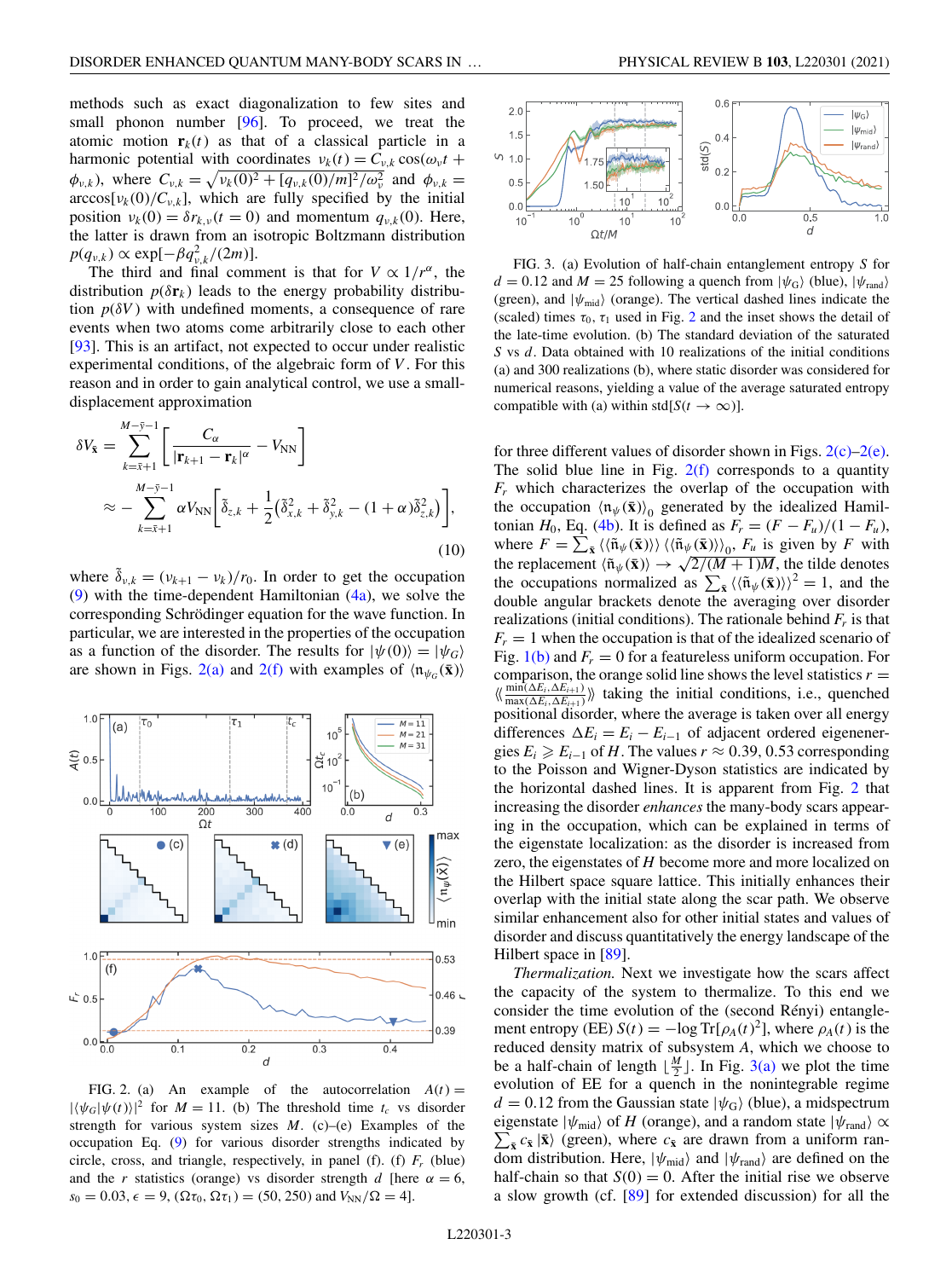<span id="page-4-0"></span>states which we attribute to superscarring, i.e., the fact that *each* basis state either belongs to a scar in the Hilbert space or is adjacent to it. We also note the initial rise for the Gaussian state happening for  $\Omega t \approx M/2$ , which corresponds to the geometrical distance from the tip  $[\bar{\mathbf{x}} = (0, 0)]$  to the base of the triangular-shaped Hilbert space [cf. Fig.  $1(a)$ ]. We note that the scar enhancement is not reflected in the standard deviation of the saturated entropy std[ $S(t \to \infty)$ ] shown in Fig. [3\(b\),](#page-3-0) where the dominant peak around  $d \approx 0.3$  corresponds to the transition from nonintegrable to integrable as quantified by *r*  $[13,75,97]$  $[13,75,97]$  and hints towards a possible MBL-like phase  $[78]$ .

*Relation to Onsager scars.* It has been shown in [\[78\]](#page-6-0) that the spin flip part of  $H_{\text{eff}}$ , Eq. [\(2\)](#page-1-0), can be mapped to the spin- $1/2$  XX Heisenberg spin chain of length  $M + 1$ 

$$
\sum_{k} \sigma_{k}^{x} P_{\langle k \rangle} \to H_{\text{XX}} = \sum_{k=1}^{M} \mu_{k}^{x} \mu_{k+1}^{x} + \mu_{k}^{y} \mu_{k+1}^{y}, \tag{11}
$$

where  $\mu^{x,y,z}$  are the Pauli matrices in a  $\{|0\rangle, |1\rangle\}$  basis. It is related to the  $\{|\downarrow\rangle, |\uparrow\rangle\}$  basis through the mapping  $\uparrow \uparrow$ ,  $\downarrow \downarrow \rightarrow 0$ ,  $\uparrow \downarrow$ ,  $\downarrow \uparrow \rightarrow 1$ , where the ambiguity is lifted by including fictitious boundary spins  $(\downarrow)$  to the left and right ends of the chain. Consequently,  $\sigma_k^x = \mu_k^x \mu_{k+1}^x$ ,  $\sigma_k^y =$  $(-1)^{k+1} \prod_{l=1}^{k-1} \mu_l^z \mu_k^y \mu_{k+1}^x$ ,  $\sigma_k^z = (-1)^{k+1} \prod_{l=1}^k \mu_l^z$ , and  $\delta V$  of Eq. [\(2\)](#page-1-0) maps to nonlocal disorder given by a string of  $\mu^z$ operators [\[78\]](#page-6-0).

Crucially, the structure of the Hilbert space (connectivity between the basis states) remains unchanged as it is given solely by the spin flip terms [\[89\]](#page-6-0). Recently, Ref. [\[65\]](#page-5-0) proposed a class of spin models with *n* spin components featuring socalled Onsager scars, which are states with perfect revivals of the integrated autocorrelation subject to certain types of integrability-breaking disorder. The simplest instance  $n = 2$ of this class is  $H_{XX}$ , Eq. (11), with the Onsager scar  $|\psi(\beta)\rangle \propto$  $\exp[\beta^2 Q^+] |0...0\rangle = \sum_{N_{\rm cl}=0}^{\lceil (M+1)/2 \rceil}$  $\frac{(\beta^2 Q^+)^{N_{\rm cl}}}{N_{\rm cl}!}$  |0... 0) and  $Q^+$  =  $\sum_{k} (-1)^{k+1} \mu_k^+ \mu_{k+1}^+$ . We have intentionally indexed the summation in the definition of  $|\psi(\beta)\rangle$  by  $N_{\text{cl}}$  as each term corresponds to a superposition of  $N_{c1}$  pairs  $|... 1_k 1_{k+1} ... \rangle$ , i.e., *single* Rydberg spins  $\uparrow$ . The projection of  $|\psi(\beta)\rangle$  on the  $N_{\rm cl} = 1$  sector is nothing but the scar indicated in Fig. [1\(a\).](#page-2-0)

This allows for the following identifications: (i) The  $\lceil (M+1)/2 \rceil$  eigenstates which form the special band in the plot of the eigenstates' EE [cf. Fig. 2(a) in [\[65\]](#page-5-0)] correspond to different cluster sectors of *H*eff. (ii) The projection of  $|\psi(\beta)\rangle$  on the  $N_{\text{cl}} = 1$  sector is the scar corresponding to the  $(0, M - 1) - (M - 1, 0)$  diagonal, i.e., the *edge* of the Hilbert space [cf. Fig.  $1(a)$ ], which is comprised only of single Rydberg spin excitations. This interpretation applies to other *N*<sub>cl</sub> as well. Furthermore, the simple structure of the Hilbert space allows for a straightforward visualization of why certain

- [2] M. Srednicki, Phys. Rev. E **50**[, 888 \(1994\).](https://doi.org/10.1103/PhysRevE.50.888)
- [3] [M. Rigol, V. Dunjko, and M. Olshanii,](https://doi.org/10.1038/nature06838) Nature (London) **452**, 854 (2008).
- [4] B. Sutherland, *Beautiful Models: 70 Years of Exactly Solved Quantum Many-Body Problems* (World Scientific, Singapore, 2004).

types of the integrability-breaking disorder do not affect the Onsager scars, such as Eq. (13) in [\[65\]](#page-5-0). Another example naturally realized in the Rydberg systems is the disorder of Eq. [\(2\)](#page-1-0), which affects all but the isolated Rydberg spins.

*Experimental considerations.* We have simulated the time evolution with the assumption that the atomic trajectories are that of classical particles in a harmonic potential, independent of their internal state. To estimate the effect of the Rydberg interactions on the atomic motion and hence the disorder energies, we consider  $\langle \delta V(n_{NN}) \rangle$  to be the expectation value of  $\delta V_{\bar{x}}$ , Eq. [\(10\)](#page-3-0), corresponding to basis state  $|\bar{x}\rangle$  containing  $n_{NN}$ nearest neighbors and evaluated using  $p(\delta \mathbf{r}_k)$ . Analogously, we define  $\langle \delta V(n_{NN}) \rangle_{\text{int}}$  where the equilibrium positions of the atoms are taken in the presence of the interactions [\[89\]](#page-6-0). The difference between the two provides an estimate for a threshold timescale beyond which the atomic motion cannot be treated as independent of the internal state and we define  $t_c \equiv 2\pi \hbar/(\langle \delta V(M-1) \rangle_{int} - \langle \delta V(M-1) \rangle)$ . The plot of  $t_c$  vs *d* is shown in Fig.  $2(b)$  with an example of  $t_c$  indicated in Fig.  $2(a)$ . Thus, for  $d \approx 0.1$ , the present analysis holds for  $\Omega t = O(100)$  for *M* of few tens, sufficient to capture the behavior of the time-averaged occupation in a realistic experimental setting.

*Outlook.* In this work we have highlighted how the structure of the Hilbert space, resembling that of a hypercube, provides useful insights in the nonequilibrium dynamics in spin chains. This allowed us to identify quantum many-body scars as single-particle scars in the Hilbert space, link them to the Onsager scars, and show how their signature is enhanced by disorder. This provides a number of interesting openings, such as the interpretation of the disordered Heisenberg XXZ spin chain as that of an Anderson model on a hypercubic lattice, which is relevant to the ongoing discussion about the scaling of the Thouless time in many-body systems [\[98,99\]](#page-6-0). It would also be interesting to explore the role of sparse eigenvectors, which play an important role in various applications, such as in the signal analysis of networks  $[100, 101]$ , in the context of many-body Hamiltonians and their graph-theoretic representations [\[85,87,88,102\]](#page-6-0). Finally, to describe the entangling dynamics between the motional and internal degrees of freedom, new approaches, such as the variational ansatz based on non-Gaussian states [\[103\]](#page-6-0), need to be investigated.

*Acknowledgments.* We are very grateful to V. Gritsev, Neil J. Robinson, W. Buijsman, W. Vleeshouwers, A. Urech, V. Alba, T. Iadecola, Y. Miao, and O. Gamayun for fruitful discussions. This work is part of the Delta ITP consortium, a program of the Netherlands Organisation for Scientific Research (NWO) that is funded by the Dutch Ministry of Education, Culture and Science (OCW). M.M. gratefully acknowledges funding from the University of Nottingham under a Nottingham Research Fellowship scheme.

- [5] M. Takahashi, *Thermodynamics of One-Dimensional Solvable Models* (Cambridge University Press, Cambridge, UK, 2005).
- [6] [I. V. Gornyi, A. D. Mirlin, and D. G. Polyakov,](https://doi.org/10.1103/PhysRevLett.95.206603) *Phys. Rev.* Lett. **95**, 206603 (2005).
- [7] [D. M. Basko, I. L. Aleiner, and B. L. Altshuler,](https://doi.org/10.1016/j.aop.2005.11.014) Ann. Phys. **321**, 1126 (2006).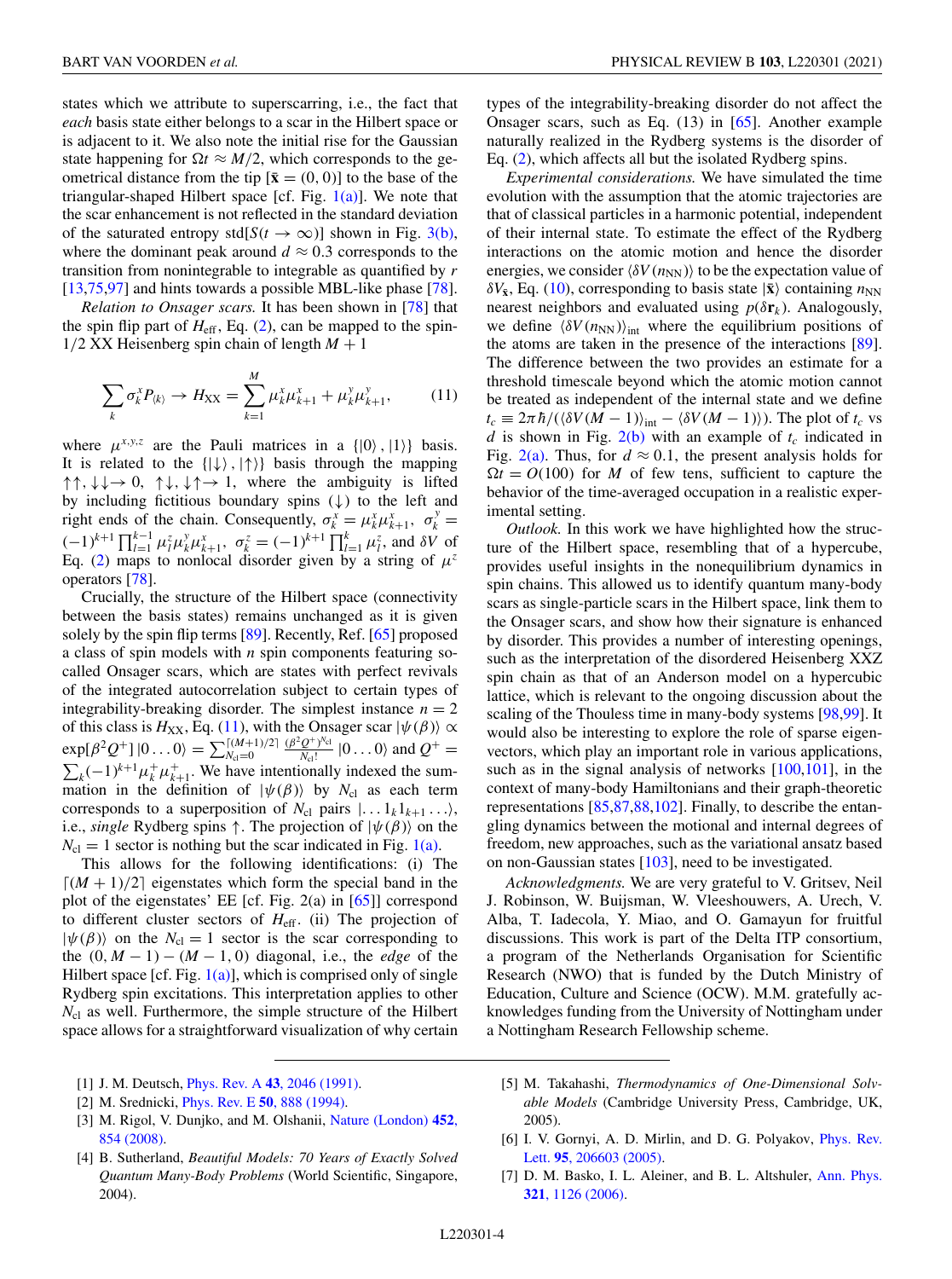- <span id="page-5-0"></span>[8] M. Serbyn, Z. Papić, and D. A. Abanin, *Phys. Rev. Lett.* **111**, 127201 (2013).
- [9] [D. A. Huse, R. Nandkishore, and V. Oganesyan,](https://doi.org/10.1103/PhysRevB.90.174202) Phys. Rev. B **90**, 174202 (2014).
- [10] [R. Nandkishore and D. A. Huse,](https://doi.org/10.1146/annurev-conmatphys-031214-014726) Annu. Rev. Condens. Matter Phys. **6**, 15 (2015).
- [11] J. Z. Imbrie, [J. Stat. Phys.](https://doi.org/10.1007/s10955-016-1508-x) **163**, 998 (2016).
- [12] [J. Z. Imbrie, V. Ros, and A. Scardicchio,](https://doi.org/10.1002/andp.201600278) Ann. Phys. **529**, 1600278 (2017).
- [13] F. Alet and N. Laflorencie, C. R. Phys. **19**[, 498 \(2018\).](https://doi.org/10.1016/j.crhy.2018.03.003)
- [14] [D. A. Abanin, E. Altman, I. Bloch, and M. Serbyn,](https://doi.org/10.1103/RevModPhys.91.021001) Rev. Mod. Phys. **91**, 021001 (2019).
- [15] C. J. Turner, A. A. Michailidis, D. A. Abanin, M. Serbyn, and Z. Papic,´ Phys. Rev. B **98**[, 155134 \(2018\).](https://doi.org/10.1103/PhysRevB.98.155134)
- [16] C. J. Turner, A. A. Michailidis, D. A. Abanin, M. Serbyn, and Z. Papic,´ Nat. Phys. **14**[, 745 \(2018\).](https://doi.org/10.1038/s41567-018-0137-5)
- [17] H. Bernien, M. D. Lukin, H. Pichler, S. Choi, M. Greiner, V. Vuletic, A. Omran, H. Levine, S. Schwartz, A. Keesling, M. ´ Endres, and A. S. Zibrov, [Nature \(London\)](https://doi.org/10.1038/nature24622) **551**, 579 (2017).
- [18] [I. Lesanovsky and H. Katsura,](https://doi.org/10.1103/PhysRevA.86.041601) Phys. Rev. A **86**, 041601(R) (2012).
- [19] S. Choi, C. J. Turner, H. Pichler, W. W. Ho, A. A. Michailidis, Z. Papić, M. Serbyn, M. D. Lukin, and D. A. Abanin, *Phys.* Rev. Lett. **122**, 220603 (2019).
- [20] [C.-J. Lin and O. I. Motrunich,](https://doi.org/10.1103/PhysRevLett.122.173401) Phys. Rev. Lett. **122**, 173401 (2019).
- [21] [T. Iadecola, M. Schecter, and S. Xu,](https://doi.org/10.1103/PhysRevB.100.184312) Phys. Rev. B **100**, 184312 (2019).
- [22] [T. Iadecola and M. Schecter,](https://doi.org/10.1103/PhysRevB.101.024306) Phys. Rev. B **101**, 024306 (2020).
- [23] F. M. Surace, P. P. Mazza, G. Giudici, A. Lerose, A. Gambassi, and M. Dalmonte, Phys. Rev. X **10**[, 021041 \(2020\).](https://doi.org/10.1103/PhysRevX.10.021041)
- [24] [C.-J. Lin, A. Chandran, and O. I. Motrunich,](https://doi.org/10.1103/PhysRevResearch.2.033044) *Phys. Rev. Res.* **2**, 033044 (2020).
- [25] [K. Bull, J.-Y. Desaules, and Z. Papic,](https://doi.org/10.1103/PhysRevB.101.165139) Phys. Rev. B **101**, 165139 (2020).
- [26] [D. K. Mark, C.-J. Lin, and O. I. Motrunich,](https://doi.org/10.1103/PhysRevB.101.094308) Phys. Rev. B **101**, 094308 (2020).
- [27] [C.-J. Lin, V. Calvera, and T. H. Hsieh,](https://doi.org/10.1103/PhysRevB.101.220304) Phys. Rev. B **101**, 220304 (2020).
- [28] [Y. Yang, S. Iblisdir, J. I. Cirac, and M. C. Bañuls,](https://doi.org/10.1103/PhysRevLett.124.100602) *Phys. Rev.* Lett. **124**, 100602 (2020).
- [29] [W. W. Ho, S. Choi, H. Pichler, and M. D. Lukin,](https://doi.org/10.1103/PhysRevLett.122.040603) *Phys. Rev.* Lett. **122**, 040603 (2019).
- [30] [K. Bull, I. Martin, and Z. Papic,´](https://doi.org/10.1103/PhysRevLett.123.030601) Phys. Rev. Lett. **123**, 030601 (2019).
- [31] N. Pancotti, G. Giudice, J. I. Cirac, J. P. Garrahan, and M. C. Bañuls, Phys. Rev. X **10**[, 021051 \(2020\).](https://doi.org/10.1103/PhysRevX.10.021051)
- [32] S. Roy and A. Lazarides, Phys. Rev. Res. **2**[, 023159 \(2020\).](https://doi.org/10.1103/PhysRevResearch.2.023159)
- [33] S. Ok, K. Choo, C. Mudry, C. Castelnovo, C. Chamon, and T. Neupert, Phys. Rev. Res. **1**[, 033144 \(2019\).](https://doi.org/10.1103/PhysRevResearch.1.033144)
- [34] [V. Khemani, C. R. Laumann, and A. Chandran,](https://doi.org/10.1103/PhysRevB.99.161101) *Phys. Rev. B* **99**, 161101(R) (2019).
- [35] [A. Hallam, J. G. Morley, and A. G. Green,](https://doi.org/10.1038/s41467-019-10336-4) Nat. Commun. **10**, 2708 (2019).
- [36] D. Jansen, J. Stolpp, L. Vidmar, and F. Heidrich-Meisner, Phys. Rev. B **99**[, 155130 \(2019\).](https://doi.org/10.1103/PhysRevB.99.155130)
- [37] S. Moudgalya, T. Devakul, C. W. von Keyserlingk, and S. L. Sondhi, Phys. Rev. B **99**[, 094312 \(2019\).](https://doi.org/10.1103/PhysRevB.99.094312)
- [38] [H. Wilming, M. Goihl, I. Roth, and J. Eisert,](https://doi.org/10.1103/PhysRevLett.123.200604) Phys. Rev. Lett. **123**, 200604 (2019).
- [39] A. A. Michailidis, C. J. Turner, Z. Papic, D. A. Abanin, and ´ M. Serbyn, Phys. Rev. X **10**[, 011055 \(2020\).](https://doi.org/10.1103/PhysRevX.10.011055)
- [40] A. V. Andreev, A. G. Balanov, T. M. Fromhold, M. T. Greenaway, A. E. Hramov, W. Li, V. V. Makarov, and A. M. Zagoskin, [npj Quantum Inf.](https://doi.org/10.1038/s41534-020-00339-1) **7**, 1 (2021).
- [41] Y. Werman, arXiv: 2001.06110.
- [42] [G. De Tomasi, D. Hetterich, P. Sala, and F. Pollmann,](https://doi.org/10.1103/PhysRevB.100.214313) *Phys.* Rev. B **100**, 214313 (2019).
- [43] [V. Khemani and R. Nandkishore,](https://doi.org/10.1103/PhysRevB.101.174204) Phys. Rev. B **101**, 174204 (2020).
- [44] P. Sala, T. Rakovszky, R. Verresen, M. Knap, and F. Pollmann, Phys. Rev. X **10**[, 011047 \(2020\).](https://doi.org/10.1103/PhysRevX.10.011047)
- [45] P. Karpov, R. Verdel, Y.-P. Huang, M. Schmitt, and M. Heyl, Phys. Rev. Lett. **126**[, 130401 \(2021\).](https://doi.org/10.1103/PhysRevLett.126.130401)
- [46] S. Moudgalya, S. Rachel, B. A. Bernevig, and N. Regnault, Phys. Rev. B **98**[, 235155 \(2018\).](https://doi.org/10.1103/PhysRevB.98.235155)
- [47] [S. Moudgalya, N. Regnault, and B. A. Bernevig,](https://doi.org/10.1103/PhysRevB.98.235156) *Phys. Rev. B* **98**, 235156 (2018).
- [48] N. Shiraishi, [J. Stat. Mech. \(2019\) 083103.](https://doi.org/10.1088/1742-5468/ab342e)
- [49] [D. K. Mark, C.-J. Lin, and O. I. Motrunich,](https://doi.org/10.1103/PhysRevB.101.195131) Phys. Rev. B **101**, 195131 (2020).
- [50] S. Moudgalya, E. O'Brien, B. A. Bernevig, P. Fendley, and N. Regnault, Phys. Rev. B **102**[, 085120 \(2020\).](https://doi.org/10.1103/PhysRevB.102.085120)
- [51] S. Chattopadhyay, H. Pichler, M. D. Lukin, and W. W. Ho, Phys. Rev. B **101**[, 174308 \(2020\).](https://doi.org/10.1103/PhysRevB.101.174308)
- [52] [M. Schecter and T. Iadecola,](https://doi.org/10.1103/PhysRevLett.123.147201) Phys. Rev. Lett. **123**, 147201 (2019).
- [53] T. Iadecola and M. Žnidarič, *Phys. Rev. Lett.* **123**, 036403 (2019).
- [54] [K. Lee, R. Melendrez, A. Pal, and H. J. Changlani,](https://doi.org/10.1103/PhysRevB.101.241111) *Phys. Rev.* B **101**, 241111 (2020).
- [55] Y. Chen and Z. Cai, Phys. Rev. A **101**[, 023611 \(2020\).](https://doi.org/10.1103/PhysRevA.101.023611)
- [56] S. Sinha and S. Sinha, Phys. Rev. Lett. **125**[, 134101 \(2020\).](https://doi.org/10.1103/PhysRevLett.125.134101)
- [57] D. Villasenor, S. Pilatowsky-Cameo, M. A. Bastarrachea-Magnani, S. Lerma-Hernández, L. F. Santos, and J. G. Hirsch, New J. Phys. **22** [063036 \(2020\).](https://doi.org/10.1088/1367-2630/ab8ef8)
- [58] S. Pai and M. Pretko, Phys. Rev. Lett. **123**[, 136401 \(2019\).](https://doi.org/10.1103/PhysRevLett.123.136401)
- [59] [A. Pizzi, J. Knolle, and A. Nunnenkamp,](https://doi.org/10.1038/s41467-021-22583-5) Nat. Commun. **12**, 2341 (2021).
- [60] [S. Sugiura, T. Kuwahara, and K. Saito,](https://doi.org/10.1103/PhysRevResearch.3.013102) Phys. Rev. Res. **3**, 012010 (2021).
- [61] [H. Zhao, J. Vovrosh, F. Mintert, and J. Knolle,](https://doi.org/10.1103/PhysRevLett.124.160604) *Phys. Rev. Lett.* **124**, 160604 (2020).
- [62] [B. Mukherjee, A. Sen, D. Sen, and K. Sengupta,](https://doi.org/10.1103/PhysRevB.102.014301) *Phys. Rev. B* **102**, 014301 (2020).
- [63] H. H. Jen, Phys. Rev. Res. **2**[, 013097 \(2020\).](https://doi.org/10.1103/PhysRevResearch.2.013097)
- [64] C.-h. Fan, D. Rossini, H.-X. Zhang, J.-H. Wu, M. [Artoni, and G. C. La Rocca,](https://doi.org/10.1103/PhysRevA.101.013417) Phys. Rev. A **101**, 013417 (2020).
- [65] [N. Shibata, N. Yoshioka, and H. Katsura,](https://doi.org/10.1103/PhysRevLett.124.180604) Phys. Rev. Lett. **124**, 180604 (2020).
- [66] I. Mondragon-Shem, M. G. Vavilov, and I. Martin, [arXiv:2010.10535.](http://arxiv.org/abs/arXiv:2010.10535)
- [67] L. Kaplan and E. J. Heller, Ann. Phys. **264**[, 171 \(1998\).](https://doi.org/10.1006/aphy.1997.5773)
- [68] L. Kaplan, [Nonlinearity](https://doi.org/10.1088/0951-7715/12/2/009) **12**, R1 (1999).
- [69] L. A. Bunimovich, [Comm. Math. Phys.](https://doi.org/10.1007/BF01197884) **65**, 295 (1979).
- [70] M. Robnik, J. Phys. A **16**[, 3971 \(1983\).](https://doi.org/10.1088/0305-4470/16/17/014)